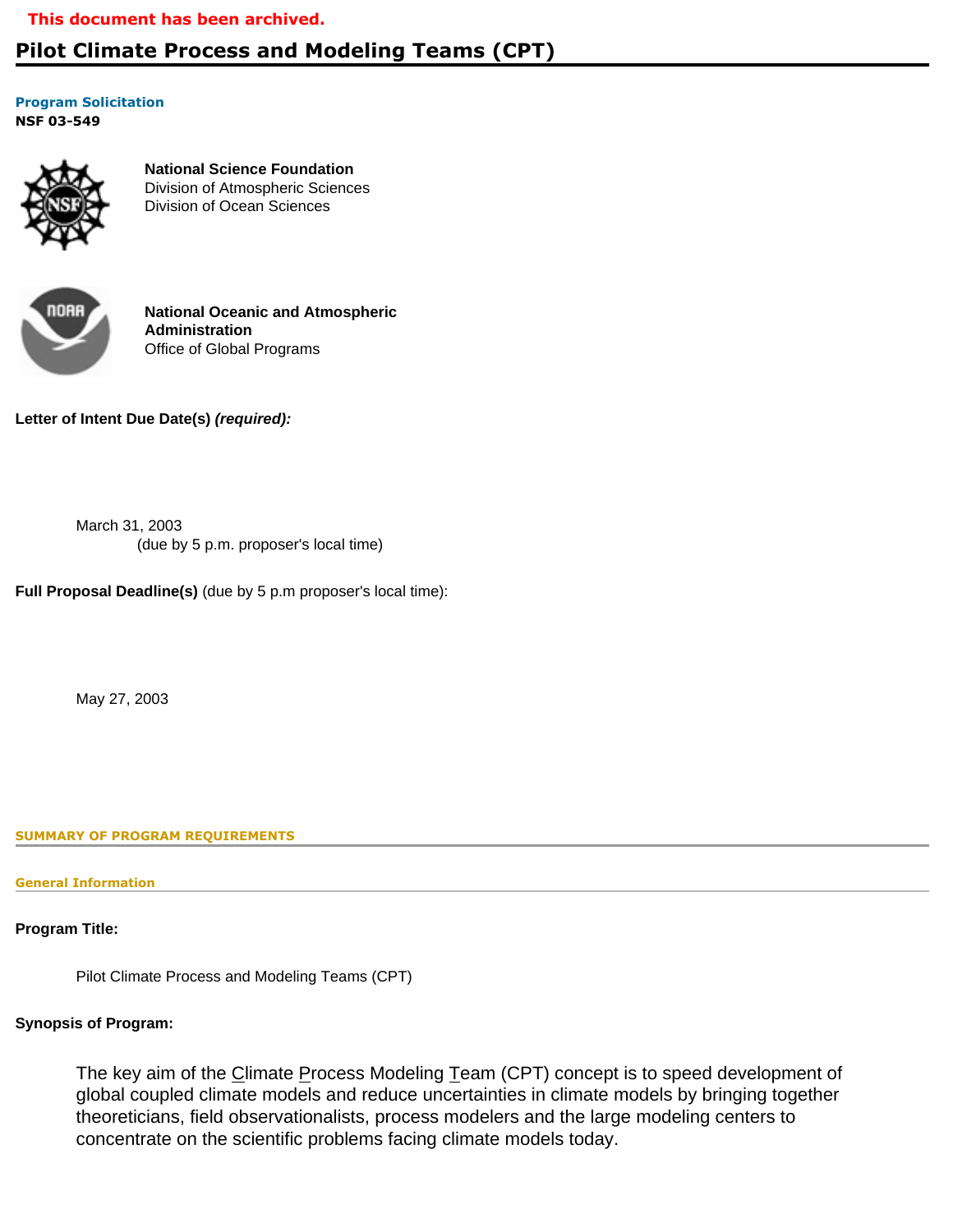# **Cognizant Program Officer(s):**

- Jay S. Fein, Program Director, Directorate for Geosciences, Division of Atmospheric Sciences, 775 S, telephone: (703) 292- 8527, fax: (703) 292-9022, email: [jfein@nsf.gov](mailto:jfein@nsf.gov)
- Eric C. Itsweire, Program Director, Directorate for Geosciences, Division of Ocean Sciences, 725 N, telephone: (703) 292- 8582, fax: (703) 292-9085, email: [eitsweir@nsf.gov](mailto:eitsweir@nsf.gov)
- Ming Ji, NOAA, 1100 Wayne Avenue, Suite 1210, Silver Spring, MD, 20910, telephone: 301 427 2089 x 189, fax: 301 427 2073, email: [ming.ji@noaa.gov](mailto:ming.ji@noaa.gov)

# **Applicable Catalog of Federal Domestic Assistance (CFDA) Number(s):**

● 47.050 --- Geosciences

# **Eligibility Information**

- **Organization Limit:** None Specified.
- **PI Eligibility Limit:** None Specified.
- **Limit on Number of Proposals:** None Specified.

# **Award Information**

- **Anticipated Type of Award:** Standard or Continuing Grant
- **Estimated Number of Awards:** 8 to 12 collaborative grants to enable two to four CPTs
- Anticipated Funding Amount: \$2,500,000 per year pending the availabilty of funds in FY2003

### **Proposal Preparation and Submission Instructions**

# **A. Proposal Preparation Instructions**

- Letters of Intent: Submission of Letters of Intent is required. Please see the full text of this solicitation for further information.
- **Full Proposal Preparation Instructions:** This solicitation contains information that supplements the standard Grant Proposal Guide (GPG) proposal preparation guidelines. Please see the full text of this solicitation for further information.

# **B. Budgetary Information**

- **Cost Sharing Requirements:** Cost Sharing is not required.
- **Indirect Cost (F&A) Limitations:** Not Applicable.
- **Other Budgetary Limitations:** Not Applicable.

# **C. Due Dates**

- **Letters of Intent** *(required)***:** 
	- March 31, 2003

(due by 5 p.m. proposer's local time)

- **Full Proposal Deadline Date(s)** (due by 5 p.m proposer's local time):
	- May 27, 2003

# **Proposal Review Information**

● **Merit Review Criteria:** National Science Board approved criteria. Additional merit review considerations apply. Please see the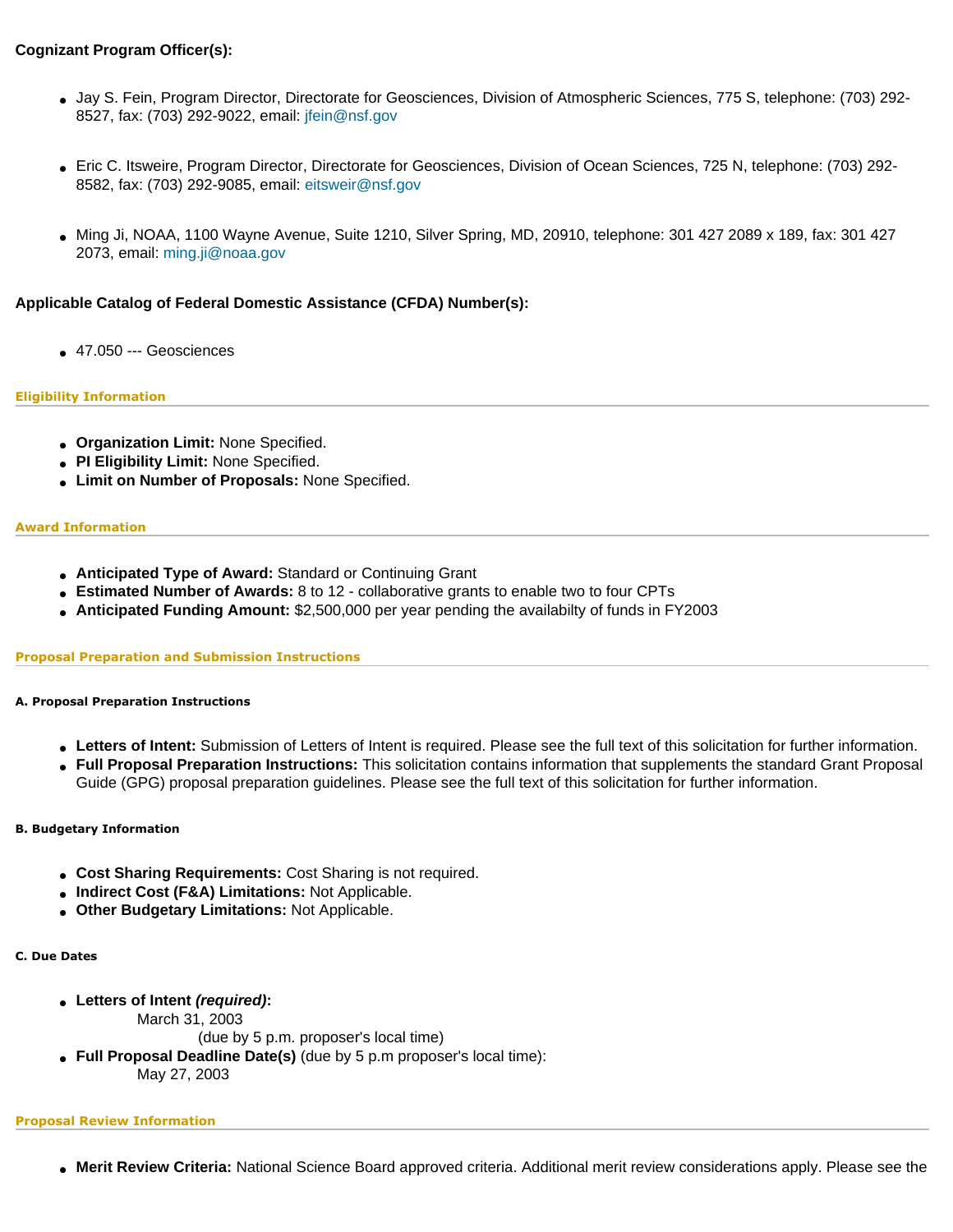full text of this solicitation for further information.

#### **Award Administration Information**

- **Award Conditions:** Standard NSF award conditions apply.
- <span id="page-2-0"></span>• **Reporting Requirements:** Standard NSF reporting requirements apply.

### **TABLE OF CONTENTS**

# **[Summary of Program Requirements](#page-0-0)**

- I. **[Introduction](#page-2-1)**
- II. **[Program Description](#page-3-0)**
- III. **[Eligibility Information](#page-6-0)**
- IV. **[Award Information](#page-6-1)**

# V. **[Proposal Preparation and Submission Instructions](#page-6-2)**

- A. [Proposal Preparation Instructions](#page-6-2)
- B. [Budgetary Information](#page-7-0)
- C. [Due Dates](#page-7-1)
- D. [FastLane Requirements](#page-8-0)

### VI. **[Proposal Review Information](#page-8-1)**

- A. [NSF Proposal Review Process](#page-8-2)
- B. [Review Protocol and Associated Customer Service Standard](#page-9-0)

### VII. **[Award Administration Information](#page-10-0)**

- A. [Notification of the Award](#page-10-1)
- B. [Award Conditions](#page-10-2)
- C. [Reporting Requirements](#page-10-3)

# VIII. **[Contacts for Additional Information](#page-11-0)**

<span id="page-2-1"></span>IX. **[Other Programs of Interest](#page-11-1)**

# **I. INTRODUCTION**

The key aim of the Climate Process Modeling Team (CPT) concept is to speed development of global coupled climate models and reduce uncertainties in climate models by bringing together theoreticians, field observationalists, process modelers and the large modeling centers to concentrate on the problems facing models today. Climate scientists who conduct observational and empirical research to improve knowledge of important climate processes and feedbacks in climate models are often not well connected with modeling centers and model developers. Past practice has been for three separate communities to work on issues such as atmospheric convection, cloud processes and ocean diapycnal mixing: Field experimentalists, process modelers and global-scale modelers. Information was passed between these groups largely through the traditional mechanism of scientific papers, field reports and conference proceedings.

Each team will be comprised of a number of PIs and institutions proposing as a collaborative group (see Section II.D). Each team must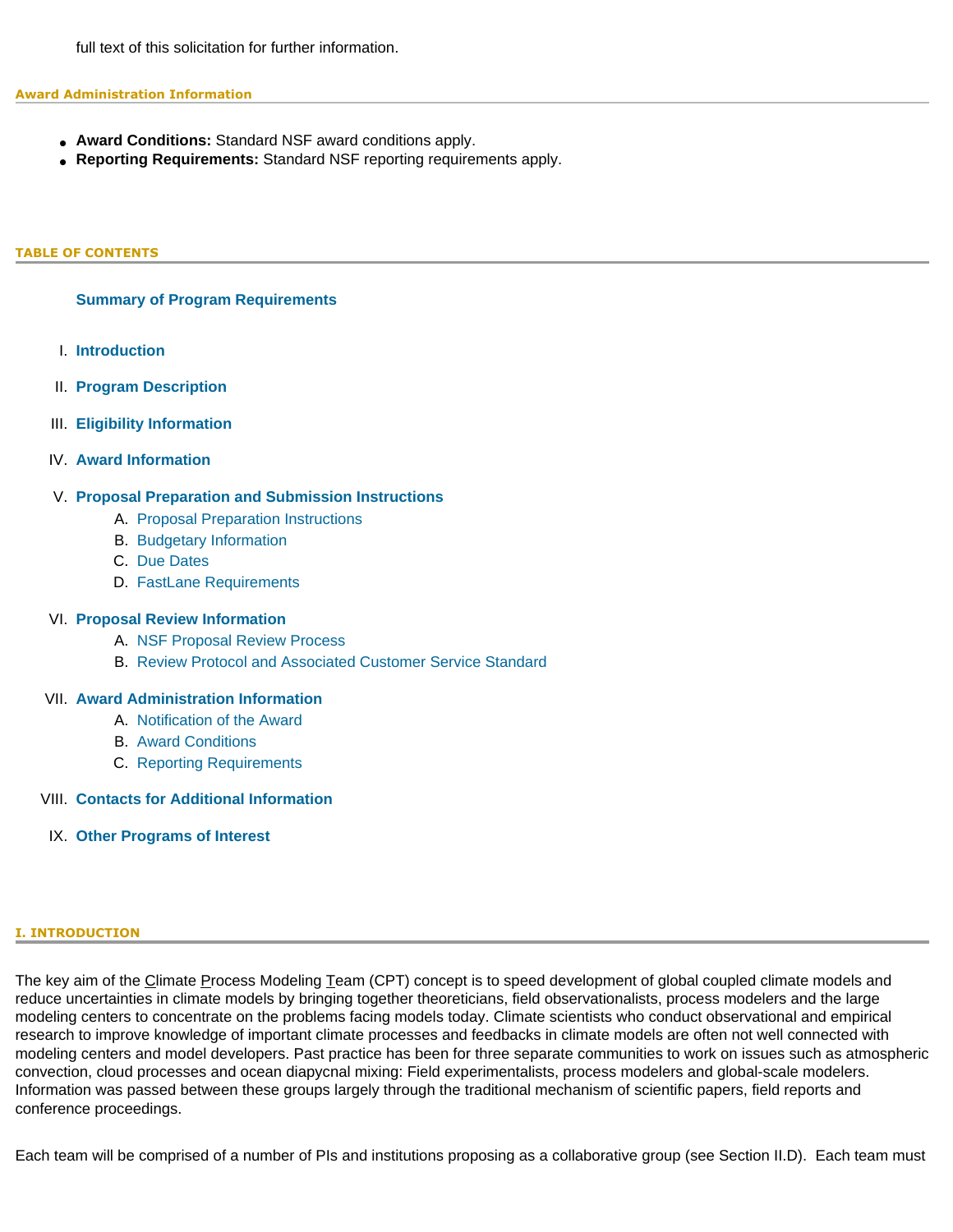include at least one, and preferably more, of the modeling centers identified in Section II.C, as collaborating institutions.

It is the objective of the CPT concept to bridge the gap between the field programs, the process models and the global modelers by building a new community in which those with expertise (and data) from the field, those with highly detailed process models, and those building global models can collaborate, share information and strive to make sure that our nation's leading climate models are the best that they can be. CPTs would address systematically critical issues that limit progress in improving these models. The CPT is envisioned to provide support for the sharing of information, ideas and results in a manner that is much more efficient than the traditional passing of ideas through long-lead time publications. Such support should include visiting scientist programs, post-doctoral programs that give incentives for modelers and field scientists to interact, workshops for the teams to interact regularly, and computational resources to test and assess new proposals.

The U.S. CLImate VARiability and Predictability Program (CLIVAR) Scientific Steering Committee developed the CPT concept and recommended that, in the pilot phase, CPTs be initially organized around the issues of:

- Climate feedback processes and climate sensitivity for understanding and reducing uncertainties in climate model predictions and projections
- <span id="page-3-0"></span>• Improving the treatment of mixing in ocean circulation models

### **II. PROGRAM DESCRIPTION**

# **A. Research Foci**

# **(1) Climate feedback processes and climate sensitivity for understanding and reducing uncertainties in climate model predictions and projections as a CPT.**

The range in estimates of model climate sensitivity accounts for a major part of the range of projections for long-term changes in the climate. Climate sensitivity is a measure of the climate's response to changes in the Earth's radiative balance, (e.g., the change caused by a doubling of the atmospheric concentration of CO2). Past research has identified important climate feedback processes that amplify or diminish the influence of radiative perturbations. World-class climate models exhibit a large range in the estimates of the strengths of these feedbacks, with the major U.S. models used in recent Intergovernmental Panel on Climate Change assessments lying close to the opposite ends of this range. The uncertainty that this range in climate sensitivity introduces to the overall findings makes U.S. models an ideal setting for investigating sensitivities to feedbacks.

Among the least well-represented processes are atmospheric convection; hydrological, and cloud processes, which strongly influence the magnitude and geographical distributions of global warming; and ocean mixing, which to a large degree controls the rate of projected global warming. These deficiencies are thought to be related to both limits in understanding the physics of the climate system and insufficient fine-scale treatment of the key processes, together contributing significantly to model uncertainties in predictions of climate variations and projections of climate change. As a result, limitations in model representations of climate feedbacks and climate sensitivity create significant uncertainties in estimating the impacts of future climate changes, in consideration of response strategies, and ultimately in formulation of optimal environmental and energy policies.

The research must be directed and focused on climate feedback processes and climate sensitivity with the goal of identifying, understanding, and reducing uncertainties related to feedbacks in climate model predictions and projections. The climate modeling community has identified two research problems believed to be relevant in this regard and where a CPT approach has the potential for making marked progress:

- Deep atmospheric convection
- Water vapor and cloud (e.g. boundary-layer clouds) processes

However, proposals are not restricted to only these problems. All approaches will be considered on the basis of their scientific merit and relevance to the goal of accelerated improvements in reducing uncertainties in climate models and their predictions and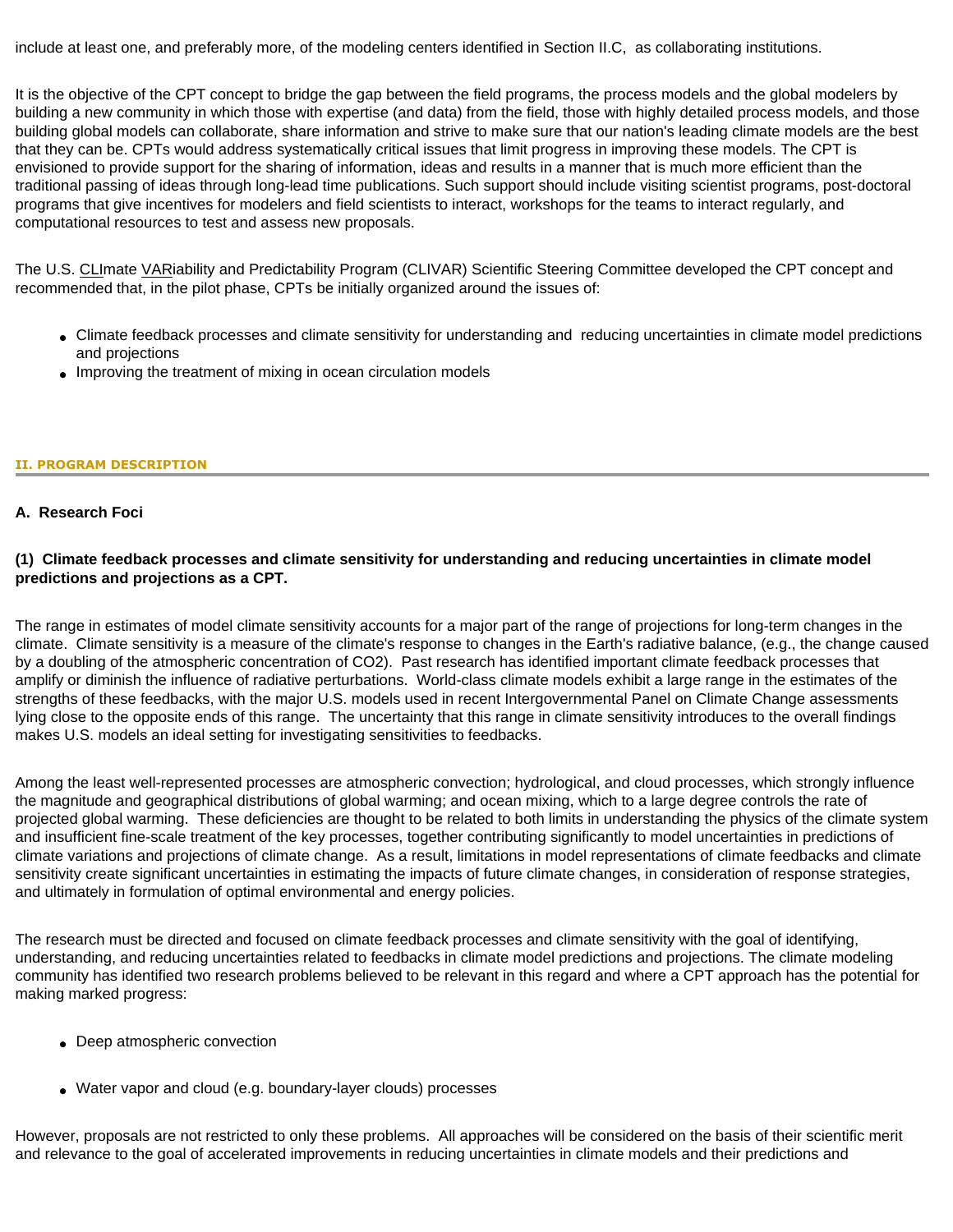projections, provided that the proposed research meets the CPT requirements.

# **(2) Improving the Treatment of Mixing in Ocean Circulation Models as a CPT**

There are two key reasons for focusing on ocean mixing as a CPT:

- Ocean mixing plays a pivotal role in climate variability and change
- Mixing is the most uncertain component of modern ocean GCMs

One of the most significant problems with early coupled climate models was the high level of oceanic diapycnal mixing inherent in the numerics and parameterizations. These high levels of mixing affect the heat transport, the stability and the variability of simulated climate in coupled models. As discussed below, new methods have allowed scientists to construct models which can operate with far smaller levels of diapycnal diffusivity. With the combined advent of higher resolution and an appreciation for improved numerical techniques, we have now arrived at a point where diapycnal mixing can be set by physically based parameterizations. Although mixing along isopycnal surfaces is far larger than diapycnal, and we have relied upon that fact to mask the deleterious effects of viscous damping, the problem of adequately representing such mixing is far from solved. The highly energetic eddies of the ocean circulation cause intense motions on scales that are still not well resolved except by the most ambitious computing efforts (and even these can not be sustained for the multiple thousands of years of simulations needed to study coupled climate sensitivity). These eddy motions can lead to significant horizontal re-distributions of mass within isopycnal classes, and the effects of these eddy fluxes can have large effects on the momentum budgets of the ocean circulation. Two features of the eddy resolution question remain problematical: First, for the class of models used for long term climate simulations and national assessment calculations, it is likely that it will be many years before eddy resolving ocean models are used in these integrations; second, the class of eddy-resolving models that can be foreseen in the next 20 years will still need sub-grid scale parameterizations of still smaller motions in order to close the problem. This leaves the problem of parameterization of eddy fluxes as a key issue to improving coupled model simulations of climate and climate sensitivity. If we accept the premise that diapycnal and eddy mixing are the largest sources of model uncertainty and error, we are confronted by an examination of the various ways in which such mixing occurs in the ocean, for the process is not uniform nor does it arise from a single mechanism. Eight various "flavors" of diapycnal mixing mechanisms and three issues related to isopycnal mixing have been brought forth as worthy of study. They have been identified as occurring at some key locations or under some circumstances through field measurements and experiments. For some, a direct consequence on the simulated climate in a coupled model has been shown, while for others, we believe that a significant chance exists that the process could have climate impact. A list of relevant mixing topics includes:

- Equatorial and tropical upper ocean mixing
- Double diffusion and salt fingering
- Interaction of eddies with mixed layers
- Deep gravity current entrainment
- Interior eddy flux regime geography
- Internal wave geography
- Deep convection
- Mixing within the thermocline at lateral boundaries
- Internal tides over deep topography
- Enhanced mixing in the Antarctic circumpolar current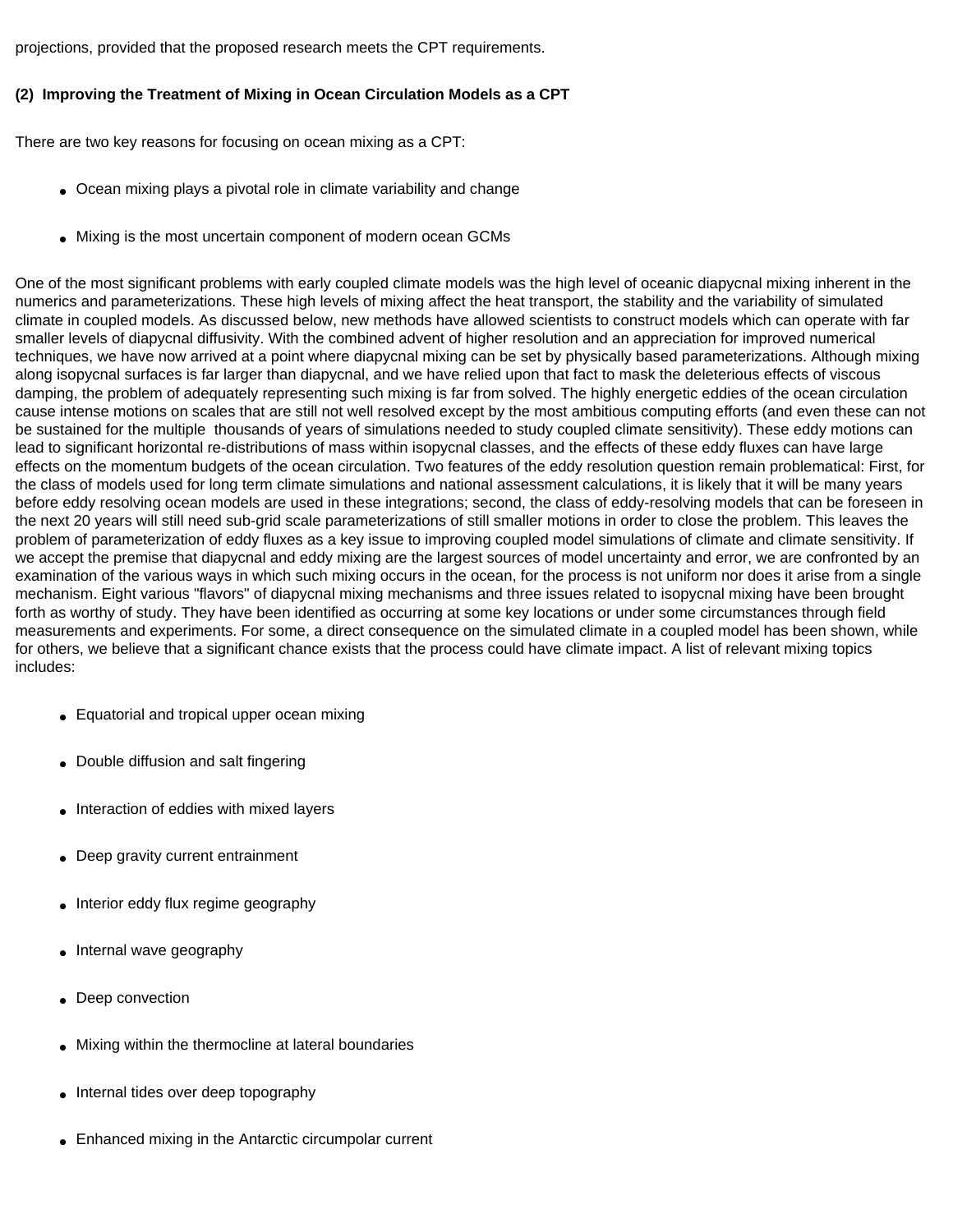• Surface boundary layer processes

The first four topics have been identified as candidates for the pilot phase, but proposals are not restricted to only these problems. All approaches will be considered on the basis of their scientific merit and relevance to the goal of accelerated improvements in reducing uncertainties in climate models and their predictions and projections, provided that the proposed research meets the CPT requirements.

# **B. Strategy**

The pilot phase envisions the formation of 2-4 teams to demonstrate the effectiveness of the CPT concept in making progress rapidly and leading the way to an effective long-term strategy in improving climate models. Each team will be comprised of a number of PIs and institutions proposing as a collaborative group with simultaneous submissions of proposals (see alsoSection V.A). Each team must include at least one, and preferably more, of the modeling centers identified in Section II.C, as collaborating institutions.

The objectives of the pilot phase will be to:

- 1. Provide a concrete demonstration of the CPT mechanism, by implementing and verifying improved parameterizations for a few processes that have a mature observational and theoretical base.
- 2. Demonstrate how the CPT can stimulate data mining and development of observations and theory for processes whose observational or theoretical base is less than adequate.
- 3. Demonstrate how a CPT can interact with the planning for process study initiatives, in particular, with the planning for future field programs.

# **C. Implementation**

The approach is to bring together model developers, process modelers/theoreticians, and field scientists to collaborate and systematically address the identified problem. The management structure needs to foster communication across the team, guide the program to the most timely and "climate-relevant" problems and retain a focus on actual progress such as measurable model improvements . The team composition, activities, and different responsibilities of the CPT are:

- *Modeling Centers:* Teams must include as co-PIs, scientists from the National Center for Atmospheric Research (NCAR), the Geophysical Fluid Dynamics Laboratory (GFDL) and/or the Goddard Space Flight Center (GSFC), who are responsible for model development at their respective institutions. In addition, letters of commitment are required from the modeling institutions involved. These letters should include assurances that institutional resources commensurate with team plans will be available and devoted to team activities.
- *Process Observationalists:* Their participation is essential in order to bring a strong "reality-check" on the development of new parameterizations and to coordinate in the planning of new field experiments.
- *Process Modelers and Theoreticians:* They provide the first line of observation-model interaction, and can explore the dynamics of a process in a variety of contexts far beyond what can be determined through a limited set of field measurements.
- *Model Developers:* While the goal of the CPT is not to encourage a proliferation of sub-critical modeling efforts, the involvement of a variety of Atmospheric and Ocean General Circulation Models types will enhance the relevance and future reliability of any developed parameterizations.

CPTs are envisioned to systematically address model fidelity. A multi-model approach reduces the likelihood of tuning results to a single model and renders the resulting gains more applicable to a wider array of models, many of which share common parameterizations and approaches. Consequently, preference will be given to those proposals that include co-PIs from more than one of the large modeling centers at NCAR, GFDL and/or GSFC and address a modeling problem(s) common to the centers involved. The involvement of scientists from other major climate modeling programs would similarly strengthen CPT proposals. Annual milestones should be clearly stated. Suggested milestones include data analyses, parameterization development and testing, schedule of implementation on NCAR/GFDL/GSFC climate models, schedule for testing through model simulations and intercomparison activities.

A detailed description of the CPT concept and agency interests can be found on the U.S. CLIVAR homepage, [http://www.usclivar.org](http://www.usclivar.org/).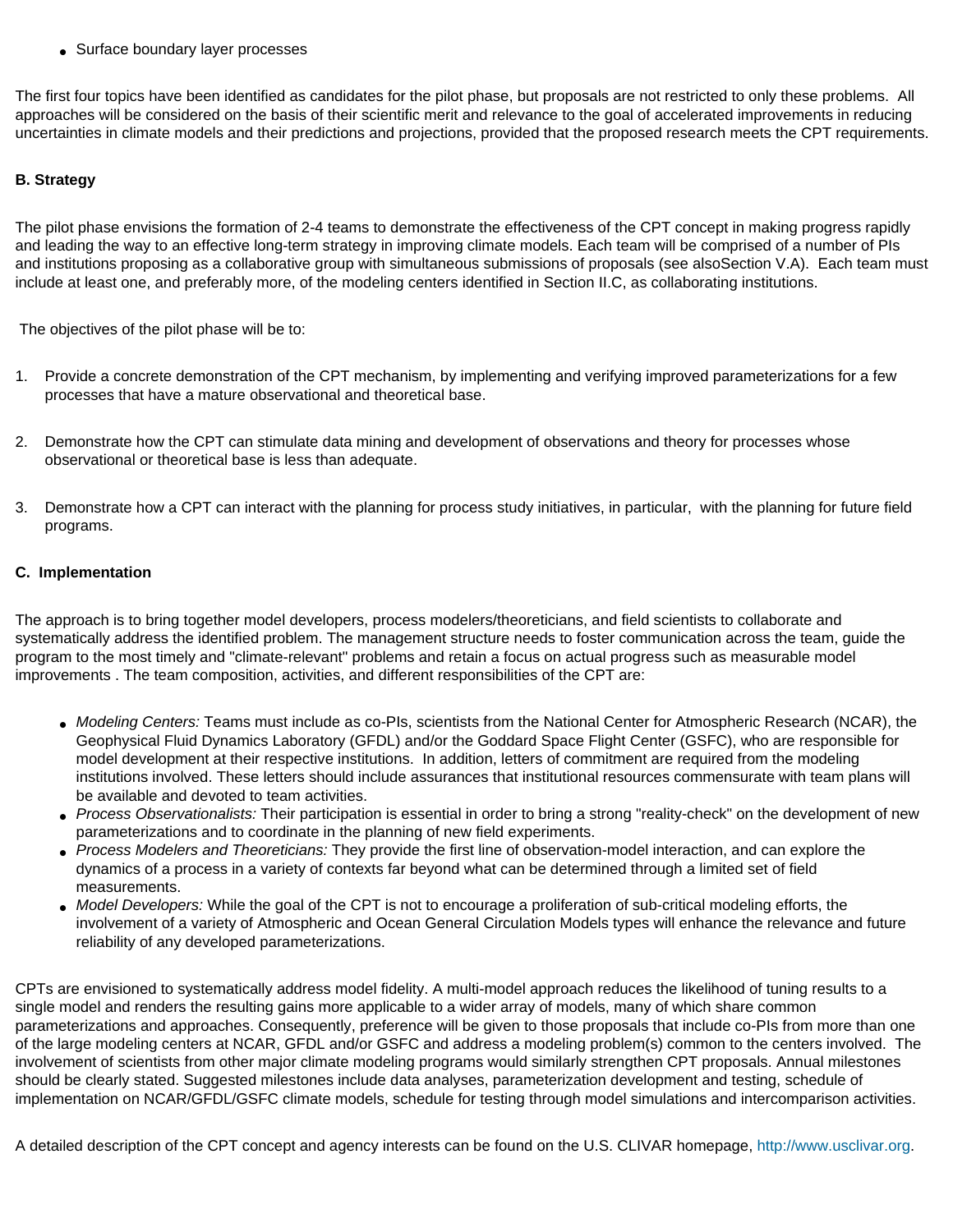# **D. Management Plan**

A management plan must be included in the Project Description. It should identify a lead PI/institution who will be responsible for coordinating the preparation and submission of the collaborating group's proposals. The Plan should clearly detail assignments of responsibilities among the collaborating institutions, including commitments by the modeling center management at NCAR, and/or GFDL and/or GSFC for milestones for implementation and testing their climate models. The lead PI should contact the modeling center leaders listed below to discuss CPT collaboration(s).

# **Modeling Center Contacts**

| GFDL: Isaac Held               | ih@qfdl.noaa.gov             |
|--------------------------------|------------------------------|
| <b>CCSM: Jeff Kiehl</b>        | jtkon@ncar.ucar.edu          |
| <b>GSFC: Michele Rienecker</b> | michele.m.rienecker@nasa.gov |
| <b>Max Suarez</b>              | max.j.suarez@nasa.gov        |

<span id="page-6-0"></span>The CPT project management will be the joint responsibility of the lead PI and the management of the collaborating modeling institutions. The responsibilities include coordination of the collaborating PIs and institutions, serving as a focal point for the sponsoring agencies, meeting science milestones and model development goals, and reporting progress and results as required.

### **III. ELIGIBILITY INFORMATION**

<span id="page-6-1"></span>The categories of proposers identified in the [Grant Proposal Guide](http://www.nsf.gov/pubs/2001/nsf012/nsf0102_1.html#whomaysubmit) are eligible to submit proposals under this program announcement/solicitation. In addition, NOAA scientists are eligible and if successful, would be supported by NOAA. NASA and DOE scientists should contact Jay S. Fein, [jfein@nsf.gov](mailto:jfein@nsf.gov), for additional eligibility information.

#### **IV. AWARD INFORMATION**

Contingent upon the availability of funds and the quality of the proposals received, NSF will provide up to \$2 million, and NOAA will provide up to \$0.5 million, per year, for grant awards based on this competition.

Team budgets, that is, the combined budgets of all collaborators comprising the team, are anticipated to be no more than \$1 million per team per year. Proposals should include costs for an annual meeting (perhaps associated with the Community Climate System Model workshop) where progress will be reviewed and efficiency of the CPT approach assessed.

Awards will be made for three years with a possibility for a two-year extension (see Section V.A).

<span id="page-6-2"></span>Estimated program budget, number of awards and average award size/duration are subject to the availability of funds.

# **V. PROPOSAL PREPARATION AND SUBMISSION INSTRUCTIONS**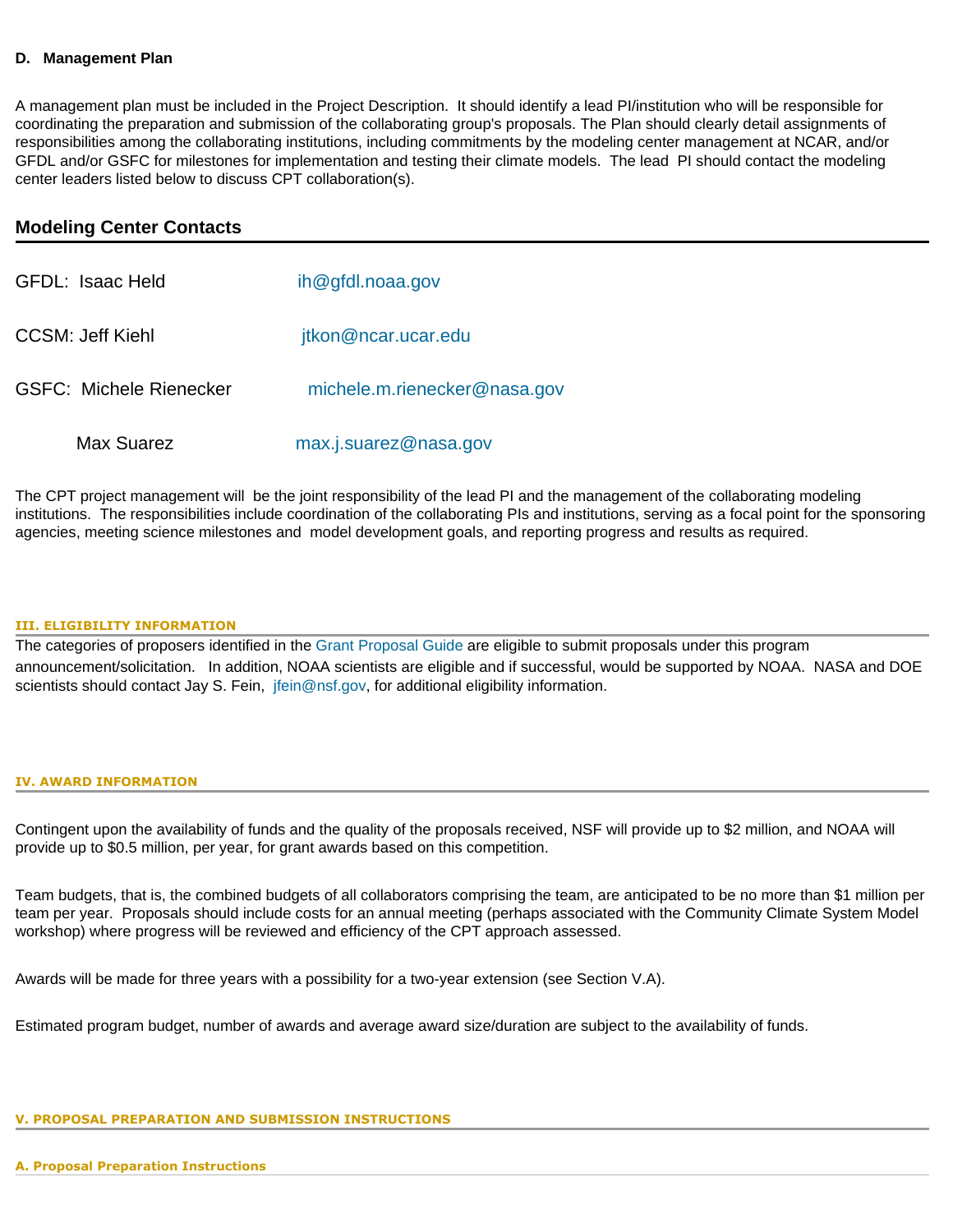# **Letters of Intent** *(required):*

A letter of intent is required. One team letter should be submitted by the lead PI/Institution of each collaborating group. It should include:

- Brief description of the team?s scientific focus.
- Composition of the team and responsibilities of team members (collaborating PIs).
- Commitment(s) from at least one modeling center director to be a collaborating member of the team (see Section II.D).

The letter should be submitted electronically to Jay Fein, [jfein@nsf.gov,](mailto:jfein@nsf.gov,�) The letter is due March 31, 2003, by 5 p.m. proposer's local time.

# **Full Proposal Instructions:**

Proposals submitted in response to this program announcement/solicitation should be prepared and submitted in accordance with the general guidelines contained in the NSF *Grant Proposal Guide* (GPG). The complete text of the GPG is available electronically on the NSF Website at: [http://www.nsf.gov/cgi-bin/getpub?gpg.](http://www.nsf.gov/cgi-bin/getpub?gpg) Paper copies of the GPG may be obtained from the NSF Publications Clearinghouse, telephone (703) 292-7827 or by e-mail from [pubs@nsf.gov.](mailto:pubs@nsf.gov)

Follow the guidelines for submission of collaborative proposals in Chapter II.D.3., "Collaborative Proposals," in the Grant Proposal Guide (see [http://www.nsf.gov/pubs/2003/nsf032/032\\_2.htm#IID3\).](http://www.nsf.gov/pubs/2003/nsf032/032_2.htm#IID3)

Awards will be made for up to three years with a possibility of a two-year extension for teams that have met their second year milestones and are performing satisfactorily toward their third year milestones.

Proposals must include a management plan as described in Section II.D. in the Supplementary Documentation section of the proposal.

Proposers are reminded to identify the program announcement/solicitation number (03-549) in the program announcement/solicitation block on the proposal Cover Sheet. Compliance with this requirement is critical to determining the relevant proposal processing guidelines. Failure to submit this information may delay processing.

# <span id="page-7-0"></span>**B. Budgetary Information**

# **Cost Sharing:**

<span id="page-7-1"></span>Cost sharing is not required in proposals submitted under this Program Solicitation.

# **C. Due Dates**

Proposals must be submitted by the following date(s):

# **Letters of Intent** *(required):*

March 31, 2003 (due by 5 p.m. proposer's local time)

**Full Proposal Deadline(s)** (due by 5 p.m proposer's local time):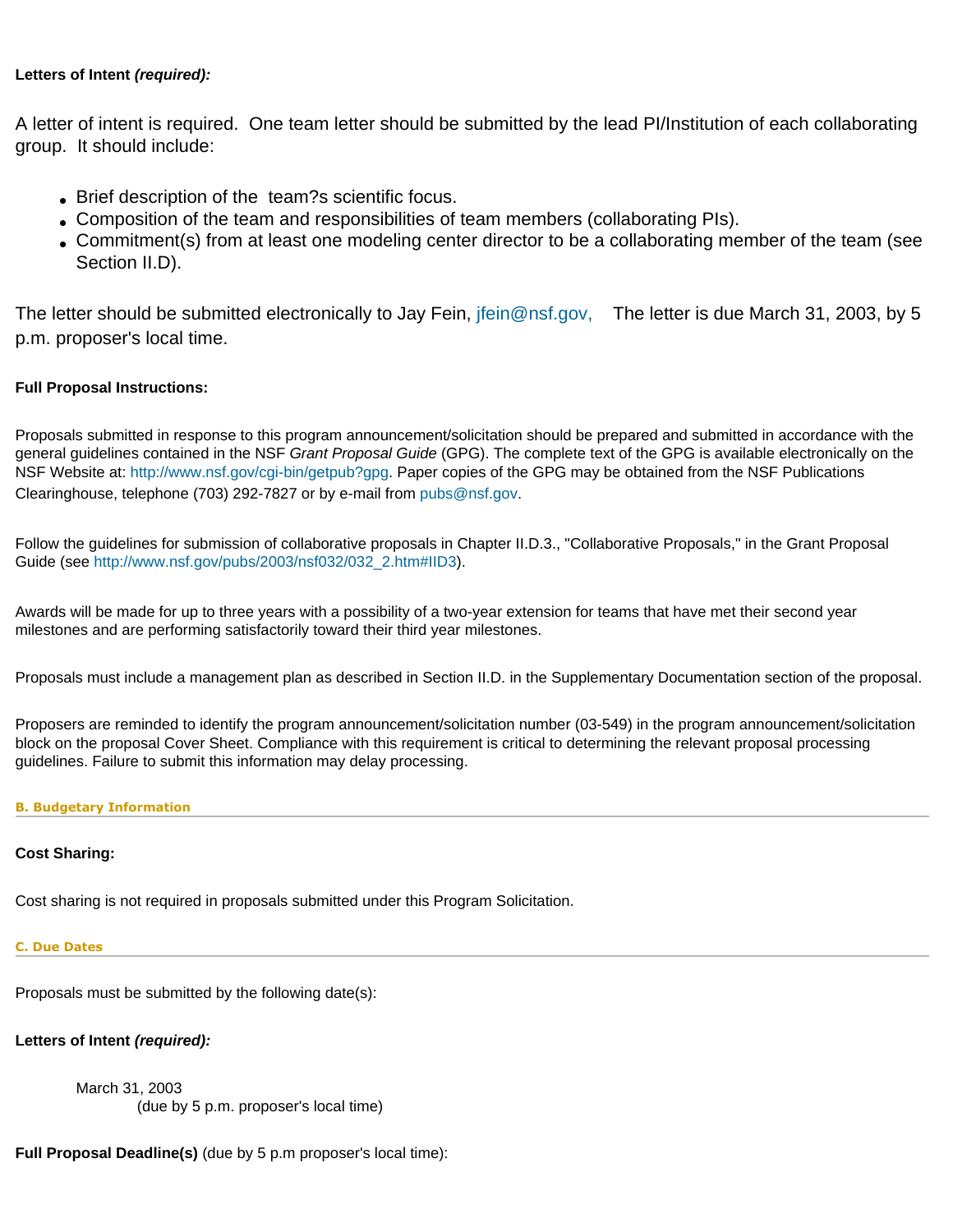#### <span id="page-8-0"></span>**D. FastLane Requirements**

Proposers are required to prepare and submit all proposals for this announcement/solicitation through the FastLane system. Detailed instructions for proposal preparation and submission via FastLane are available at: [http://www.fastlane.nsf.gov/a1/newstan.htm.](http://www.fastlane.nsf.gov/a1/newstan.htm) For FastLane user support, call the FastLane Help Desk at 1-800-673-6188 or e-mail [fastlane@nsf.gov](mailto:fastlane@nsf.gov). The FastLane Help Desk answers general technical questions related to the use of the FastLane system. Specific questions related to this program announcement/solicitation should be referred to the NSF program staff contact(s) listed in Section VIII of this announcement/solicitation.

*Submission of Electronically Signed Cover Sheets*. The Authorized Organizational Representative (AOR) must electronically sign the proposal Cover Sheet to submit the required proposal certifications (see Chapter II, Section C of the [Grant Proposal Guide](http://www.nsf.gov/pubsys/ods/getpub.cfm?gpg) for a listing of the certifications). The AOR must provide the required electronic certifications within five working days following the electronic submission of the proposal. Proposers are no longer required to provide a paper copy of the signed Proposal Cover Sheet to NSF. Further instructions regarding this process are available on the FastLane Website at: [http://www.fastlane.nsf.gov](http://www.fastlane.nsf.gov/)

### <span id="page-8-2"></span><span id="page-8-1"></span>**VI. PROPOSAL REVIEW INFORMATION**

#### **A. NSF Proposal Review Process**

Reviews of proposals submitted to NSF are solicited from peers with expertise in the substantive area of the proposed research or education project. These reviewers are selected by Program Officers charged with the oversight of the review process. NSF invites the proposer to suggest, at the time of submission, the names of appropriate or inappropriate reviewers. Care is taken to ensure that reviewers have no conflicts with the proposer. Special efforts are made to recruit reviewers from non-academic institutions, minorityserving institutions, or adjacent disciplines to that principally addressed in the proposal.

The National Science Board approved revised criteria for evaluating proposals at its meeting on March 28, 1997 ([NSB 97-72\)](http://www.nsf.gov/pubs/2003/nsf03549/%20http://www.nsf.gov/cgi-bin/getpub?nsb9772). All NSF proposals are evaluated through use of the two merit review criteria. In some instances, however, NSF will employ additional criteria as required to highlight the specific objectives of certain programs and activities.

On July 8, 2002, the NSF Director issued [Important Notice 127](http://www.nsf.gov/pubs/2003/nsf03549/%20http://www.nsf.gov/cgi-bin/getpub?iin127), Implementation of new Grant Proposal Guide Requirements Related to the Broader Impacts Criterion. This Important Notice reinforces the importance of addressing both criteria in the preparation and review of all proposals submitted to NSF. NSF continues to strengthen its internal processes to ensure that both of the merit review criteria are addressed when making funding decisions.

In an effort to increase compliance with these requirements, the January 2002 issuance of the GPG incorporated revised proposal preparation guidelines relating to the development of the Project Summary and Project Description. Chapter II of the GPG specifies that Principal Investigators (PIs) must address both merit review criteria in separate statements within the one-page Project Summary. This chapter also reiterates that broader impacts resulting from the proposed project must be addressed in the Project Description and described as an integral part of the narrative.

Effective October 1, 2002, NSF will return without review proposals that do not separately address both merit review criteria within the Project Summary. It is believed that these changes to NSF proposal preparation and processing guidelines will more clearly articulate the importance of broader impacts to NSF-funded projects.

The two National Science Board approved merit review criteria are listed below (see the [Grant Proposal Guide](http://www.nsf.gov/pubsys/ods/getpub.cfm?gpg) Chapter III.A for further information). The criteria include considerations that help define them. These considerations are suggestions and not all will apply to any given proposal. While proposers must address both merit review criteria, reviewers will be asked to address only those considerations that are relevant to the proposal being considered and for which he/she is qualified to make judgments.

### **What is the intellectual merit of the proposed activity?**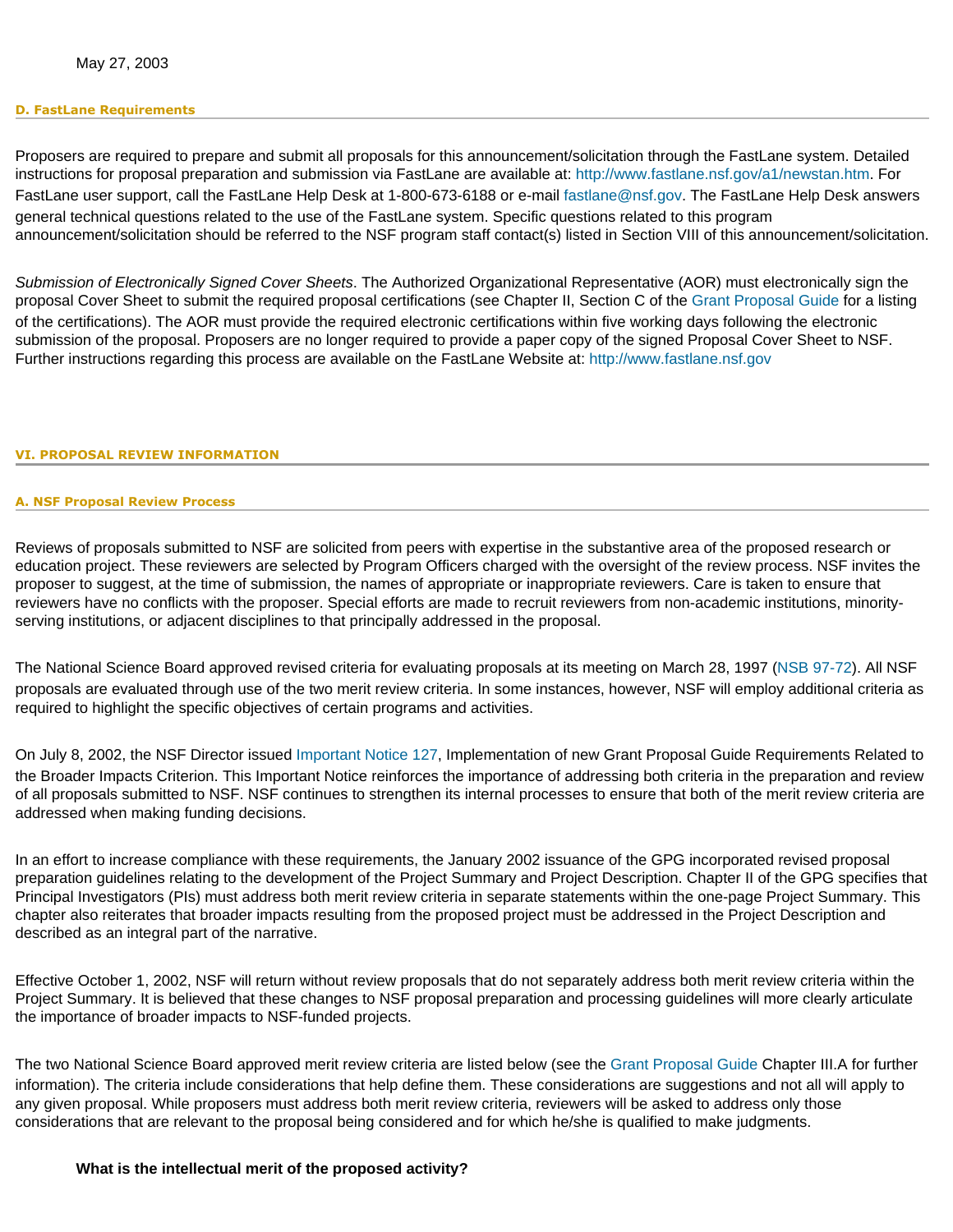How important is the proposed activity to advancing knowledge and understanding within its own field or across different fields? How well qualified is the proposer (individual or team) to conduct the project? (If appropriate, the reviewer will comment on the quality of the prior work.) To what extent does the proposed activity suggest and explore creative and original concepts? How well conceived and organized is the proposed activity? Is there sufficient access to resources?

# **What are the broader impacts of the proposed activity?**

How well does the activity advance discovery and understanding while promoting teaching, training, and learning? How well does the proposed activity broaden the participation of underrepresented groups (e.g., gender, ethnicity, disability, geographic, etc.)? To what extent will it enhance the infrastructure for research and education, such as facilities, instrumentation, networks, and partnerships? Will the results be disseminated broadly to enhance scientific and technological understanding? What may be the benefits of the proposed activity to society?

NSF staff will give careful consideration to the following in making funding decisions:

# *Integration of Research and Education*

One of the principal strategies in support of NSF's goals is to foster integration of research and education through the programs, projects, and activities it supports at academic and research institutions. These institutions provide abundant opportunities where individuals may concurrently assume responsibilities as researchers, educators, and students and where all can engage in joint efforts that infuse education with the excitement of discovery and enrich research through the diversity of learning perspectives.

# *Integrating Diversity into NSF Programs, Projects, and Activities*

Broadening opportunities and enabling the participation of all citizens -- women and men, underrepresented minorities, and persons with disabilities -- is essential to the health and vitality of science and engineering. NSF is committed to this principle of diversity and deems it central to the programs, projects, and activities it considers and supports.

# **Additional Review Criteria**

NSF and NOAA program officers will give consideration to the following more specific review criteria related to the climate process(es) proposed to be studies by the CPTs:

**Importance:** Is the uncertainty associated with the process related to the quality of simulation in today's coupled GCMs, does it impact the skill and uncertainties of climate prediction and projections, does it impact the sensitivity of coupled GCMs to greenhouse gasses, or does it lead to changed regimes which may be important for abrupt climate change?

**Readiness:** Has the process been well characterized observationally or through numerical process studies? If not, are the required field experiments underway, funded or in planning (for this announcement, proposals for field campaigns are not encouraged) Also, are climate models prepared to accept parameterizations of the process. For example, do climate/ocean models resolve whatever structures are required for a prospective parameterization?

**Likelihood of Payoff:** Do parameterization schemes exist which just need "tuning" from observations, or can new schemes be envisioned?

# <span id="page-9-0"></span>**B. Review Protocol and Associated Customer Service Standard**

All proposals are carefully reviewed by at least three other persons outside NSF who are experts in the particular field represented by the proposal. Proposals submitted in response to this solicitation will be reviewed by Ad Hoc Review, possibly followed by Panel Review. .

Reviewers will be asked to formulate a recommendation to either support or decline each proposal. The Program Officer assigned to manage the proposal's review will consider the advice of reviewers and will formulate a recommendation.

A summary rating and accompanying narrative will be completed and submitted by each reviewer. In all cases, reviews are treated as confidential documents. Verbatim copies of reviews, excluding the names of the reviewers, are sent to the Principal Investigator/Project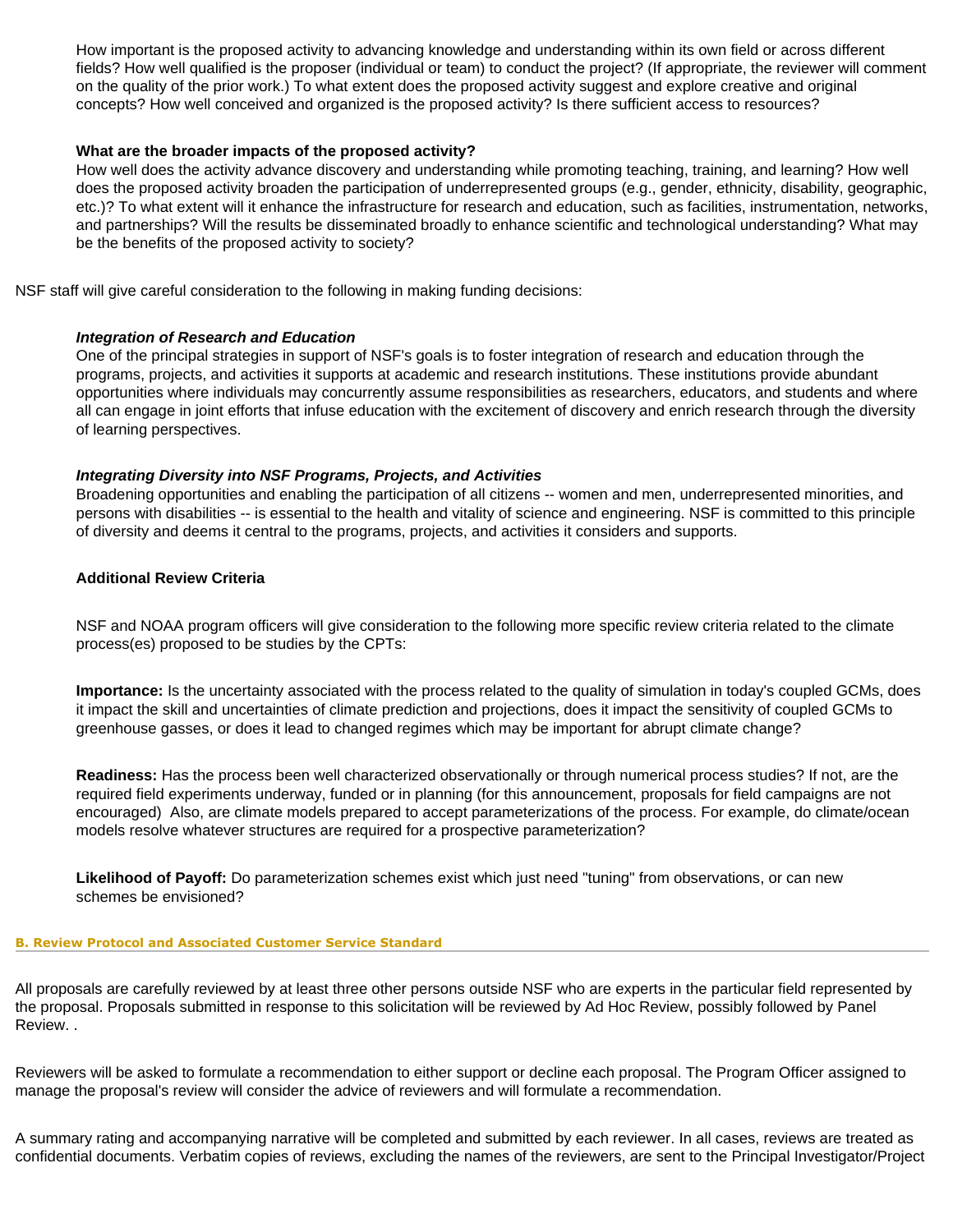Director by the Program Director. In addition, the proposer will receive an explanation of the decision to award or decline funding.

In most cases, proposers will be contacted by the Program Officer after his or her recommendation to award or decline funding has been approved by the Division Director. This informal notification is not a guarantee of an eventual award.

NSF is striving to be able to tell applicants whether their proposals have been declined or recommended for funding within six months. The time interval begins on the date of receipt. The interval ends when the Division Director accepts the Program Officer's recommendation.

In all cases, after programmatic approval has been obtained, the proposals recommended for funding will be forwarded to the Division of Grants and Agreements for review of business, financial, and policy implications and the processing and issuance of a grant or other agreement. Proposers are cautioned that only a Grants and Agreements Officer may make commitments, obligations or awards on behalf of NSF or authorize the expenditure of funds. No commitment on the part of NSF should be inferred from technical or budgetary discussions with a NSF Program Officer. A Principal Investigator or organization that makes financial or personnel commitments in the absence of a grant or cooperative agreement signed by the NSF Grants and Agreements Officer does so at their own risk.

#### <span id="page-10-1"></span><span id="page-10-0"></span>**VII. AWARD ADMINISTRATION INFORMATION**

#### **A. Notification of the Award**

Notification of the award is made to *the submitting organization* by a Grants Officer in the Division of Grants and Agreements. Organizations whose proposals are declined will be advised as promptly as possible by the cognizant NSF Program Division administering the program. Verbatim copies of reviews, not including the identity of the reviewer, will be provided automatically to the Principal Investigator. (See section VI.A. for additional information on the review process.)

#### <span id="page-10-2"></span>**B. Award Conditions**

An NSF award consists of: (1) the award letter, which includes any special provisions applicable to the award and any numbered amendments thereto; (2) the budget, which indicates the amounts, by categories of expense, on which NSF has based its support (or otherwise communicates any specific approvals or disapprovals of proposed expenditures); (3) the proposal referenced in the award letter; (4) the applicable award conditions, such as Grant General Conditions (NSF-GC-1); \* or Federal Demonstration Partnership (FDP) Terms and Conditions \* and (5) any announcement or other NSF issuance that may be incorporated by reference in the award letter. Cooperative agreement awards also are administered in accordance with NSF Cooperative Agreement Terms and Conditions (CA-1). Electronic mail notification is the preferred way to transmit NSF awards to organizations that have electronic mail capabilities and have requested such notification from the Division of Grants and Agreements.

\*These documents may be accessed electronically on NSF's Website at [http://www.nsf.gov/home/grants/grants\\_gac.htm](http://www.nsf.gov/home/grants/grants_gac.htm). Paper copies may be obtained from the NSF Publications Clearinghouse, telephone (703) 292-7827 or by e-mail from [pubs@nsf.gov](mailto:pubs@nsf.gov).

More comprehensive information on NSF Award Conditions is contained in the NSF *Grant Policy Manual* (GPM) Chapter II, available electronically on the NSF Website at<http://www.nsf.gov/cgi-bin/getpub?gpm>. The GPM is also for sale through the Superintendent of Documents, Government Printing Office (GPO), Washington, DC 20402. The telephone number at GPO for subscription information is (202) 512-1800. The GPM may be ordered through the GPO Website at [http://www.gpo.gov](http://www.gpo.gov/).

#### <span id="page-10-3"></span>**C. Reporting Requirements**

For all multi-year grants (including both standard and continuing grants), the PI must submit an annual project report to the cognizant Program Officer at least 90 days before the end of the current budget period.

Within 90 days after the expiration of an award, the PI also is required to submit a final project report. Failure to provide final technical reports delays NSF review and processing of pending proposals for the PI and all Co-PIs. PIs should examine the formats of the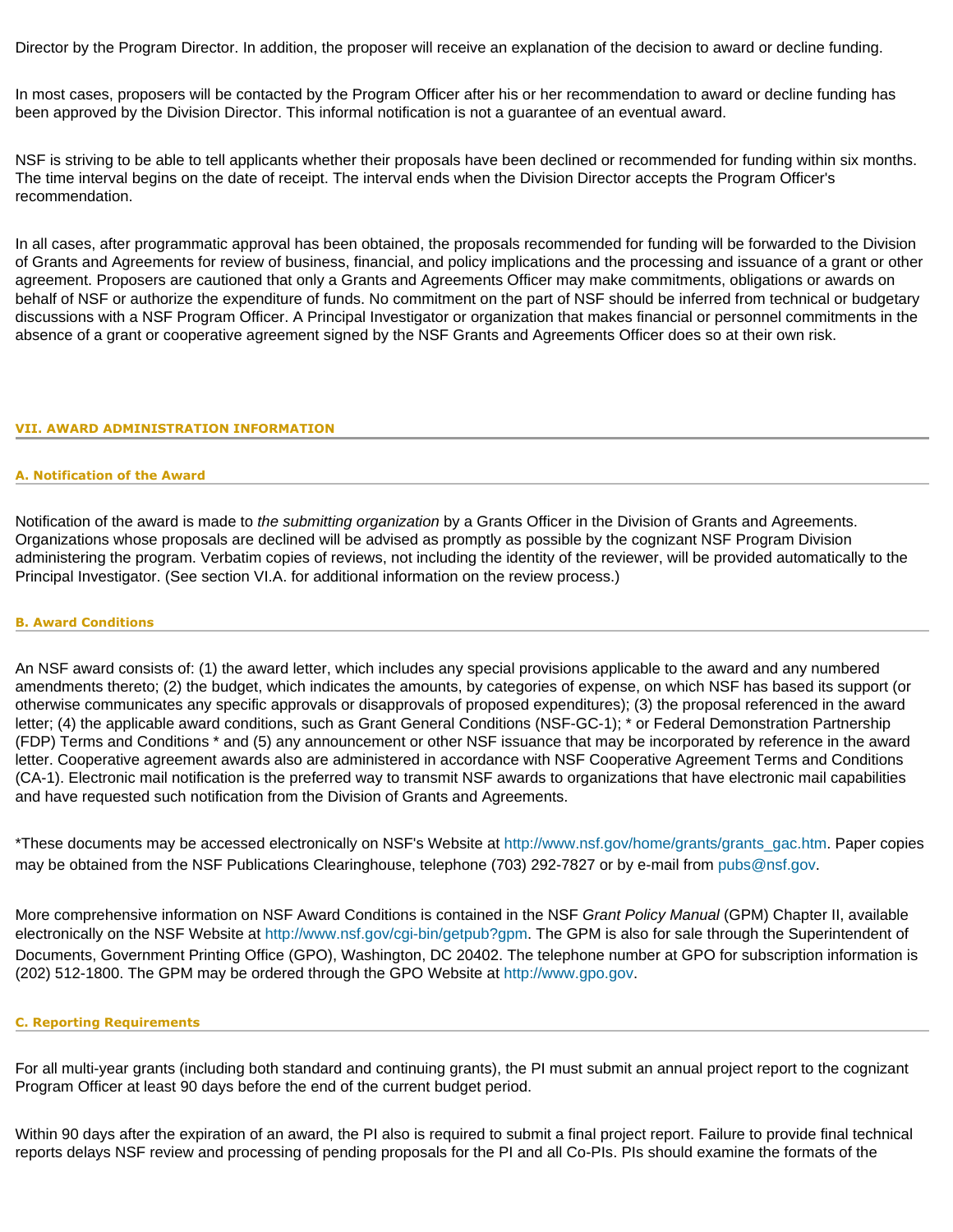required reports in advance to assure availability of required data.

<span id="page-11-0"></span>PIs are required to use NSF's electronic project reporting system, available through FastLane, for preparation and submission of annual and final project reports. This system permits electronic submission and updating of project reports, including information on project participants (individual and organizational), activities and findings, publications, and other specific products and contributions. PIs will not be required to re-enter information previously provided, either with a proposal or in earlier updates using the electronic system.

### **VIII. CONTACTS FOR ADDITIONAL INFORMATION**

General inquiries regarding this program should be made to:

- Jay S. Fein, Program Director, Directorate for Geosciences, Division of Atmospheric Sciences, 775 S, telephone: (703) 292- 8527, fax: (703) 292-9022, email: [jfein@nsf.gov](mailto:jfein@nsf.gov)
- Eric C. Itsweire, Program Director, Directorate for Geosciences, Division of Ocean Sciences, 725 N, telephone: (703) 292- 8582, fax: (703) 292-9085, email: [eitsweir@nsf.gov](mailto:eitsweir@nsf.gov)
- Ming Ji, NOAA, 1100 Wayne Avenue, Suite 1210, Silver Spring, MD, 20910, telephone: 301 427 2089 x 189, fax: 301 427 2073, email: [ming.ji@noaa.gov](mailto:ming.ji@noaa.gov)

For questions related to the use of FastLane, contact:

<span id="page-11-1"></span>• None Specified.

#### **IX. OTHER PROGRAMS OF INTEREST**

The NSF *Guide to Programs* is a compilation of funding for research and education in science, mathematics, and engineering. The NSF *Guide to Programs* is available electronically at [http://www.nsf.gov/cgi-bin/getpub?gp.](http://www.nsf.gov/cgi-bin/getpub?gp) General descriptions of NSF programs, research areas, and eligibility information for proposal submission are provided in each chapter.

Many NSF programs offer announcements or solicitations concerning specific proposal requirements. To obtain additional information about these requirements, contact the appropriate NSF program offices. Any changes in NSF's fiscal year programs occurring after press time for the *Guide to Programs* will be announced in the NSF [E-Bulletin](http://www.nsf.gov/home/ebulletin), which is updated daily on the NSF Website at <http://www.nsf.gov/home/ebulletin>, and in individual program announcements/solicitations. Subscribers can also sign up for NSF's [Custom News Service](http://www.nsf.gov/home/cns/start.htm) [\(http://www.nsf.gov/home/cns/start.htm](http://www.nsf.gov/home/cns/start.htm)) to be notified of new funding opportunities that become available.

### **ABOUT THE NATIONAL SCIENCE FOUNDATION**

The National Science Foundation (NSF) funds research and education in most fields of science and engineering. Awardees are wholly responsible for conducting their project activities and preparing the results for publication. Thus, the Foundation does not assume responsibility for such findings or their interpretation.

NSF welcomes proposals from all qualified scientists, engineers and educators. The Foundation strongly encourages women, minorities and persons with disabilities to compete fully in its programs. In accordance with Federal statutes, regulations and NSF policies, no person on grounds of race, color, age, sex, national origin or disability shall be excluded from participation in, be denied the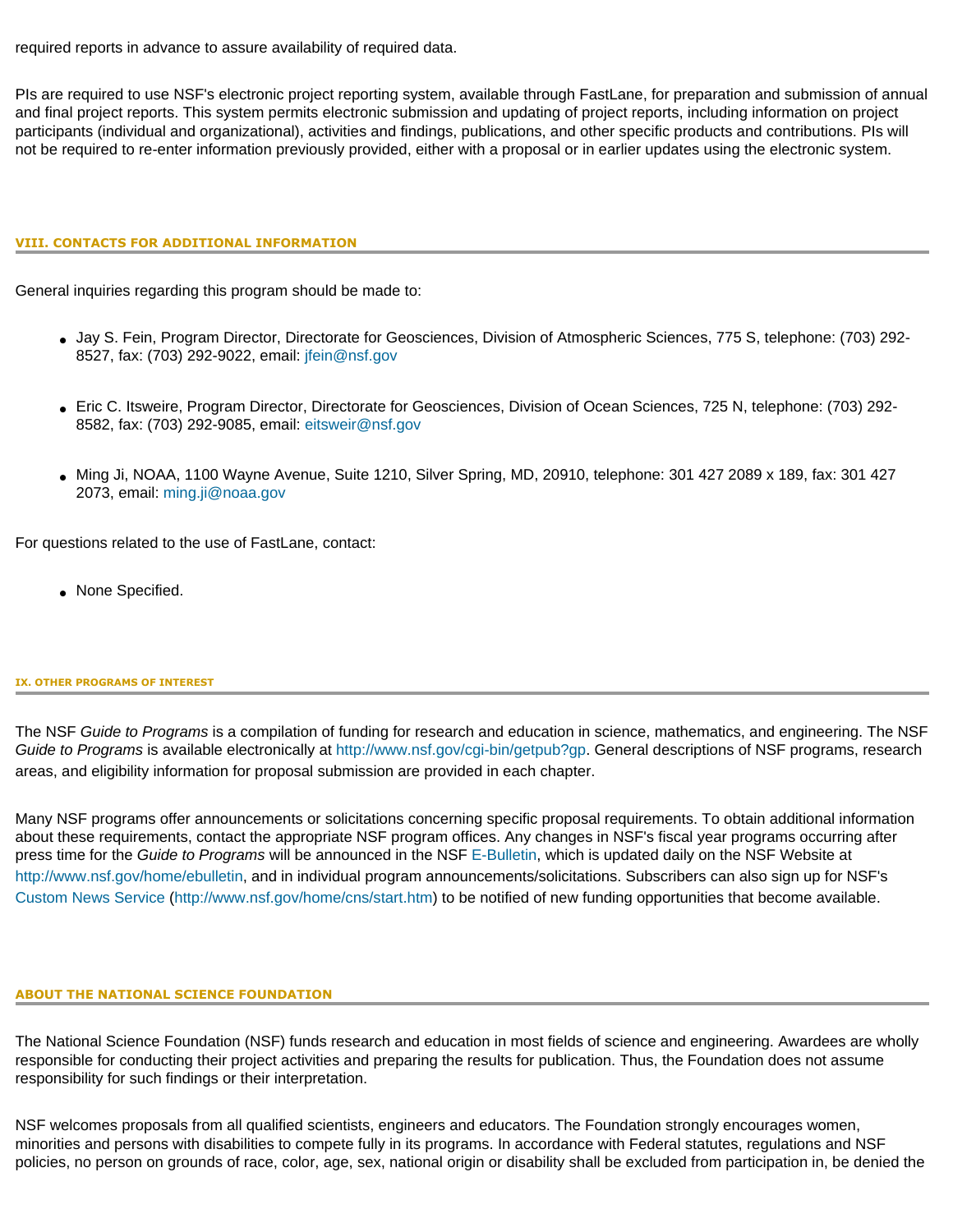benefits of, or be subjected to discrimination under any program or activity receiving financial assistance from NSF, although some programs may have special requirements that limit eligibility.

*Facilitation Awards for Scientists and Engineers with Disabilities* (FASED) provide funding for special assistance or equipment to enable persons with disabilities (investigators and other staff, including student research assistants) to work on NSF-supported projects. See the GPG Chapter II, Section D.2 for instructions regarding preparation of these types of proposals.

The National Science Foundation promotes and advances scientific progress in the United States by competitively awarding grants and cooperative agreements for research and education in the sciences, mathematics, and engineering.

To get the latest information about program deadlines, to download copies of NSF publications, and to access abstracts of awards, visit the NSF Website at [http://www.nsf.gov](http://www.nsf.gov/)

| • Location:                                            | 4201 Wilson Blvd. Arlington, VA 22230 |
|--------------------------------------------------------|---------------------------------------|
| • For General Information<br>(NSF Information Center): | (703) 292-5111                        |
| • TDD (for the hearing-impaired):                      | (703) 292-5090 or (800) 281-8749      |
| • To Order Publications or Forms:                      |                                       |
| Send an e-mail to:                                     | pubs@nsf.gov                          |
| or telephone:                                          | (703) 292-7827                        |
| • To Locate NSF Employees:                             | $(703)$ 292-5111                      |

### **PRIVACY ACT AND PUBLIC BURDEN STATEMENTS**

The information requested on proposal forms and project reports is solicited under the authority of the National Science Foundation Act of 1950, as amended. The information on proposal forms will be used in connection with the selection of qualified proposals; project reports submitted by awardees will be used for program evaluation and reporting within the Executive Branch and to Congress. The information requested may be disclosed to qualified reviewers and staff assistants as part of the proposal review process; to applicant institutions/grantees to provide or obtain data regarding the proposal review process, award decisions, or the administration of awards; to government contractors, experts, volunteers and researchers and educators as necessary to complete assigned work; to other government agencies needing information as part of the review process or in order to coordinate programs; and to another Federal agency, court or party in a court or Federal administrative proceeding if the government is a party. Information about Principal Investigators may be added to the Reviewer file and used to select potential candidates to serve as peer reviewers or advisory committee members. See Systems of Records, NSF-50, "Principal Investigator/Proposal File and Associated Records," 63 Federal Register 267 (January 5, 1998), and NSF-51, "Reviewer/Proposal File and Associated Records," 63 Federal Register 268 (January 5, 1998). Submission of the information is voluntary. Failure to provide full and complete information, however, may reduce the possibility of receiving an award.

An agency may not conduct or sponsor, and a person is not required to respond to an information collection unless it displays a valid OMB control number. The OMB control number for this collection is 3145-0058. Public reporting burden for this collection of information is estimated to average 120 hours per response, including the time for reviewing instructions. Send comments regarding this burden estimate and any other aspect of this collection of information, including suggestions for reducing this burden, to: Suzanne Plimpton,